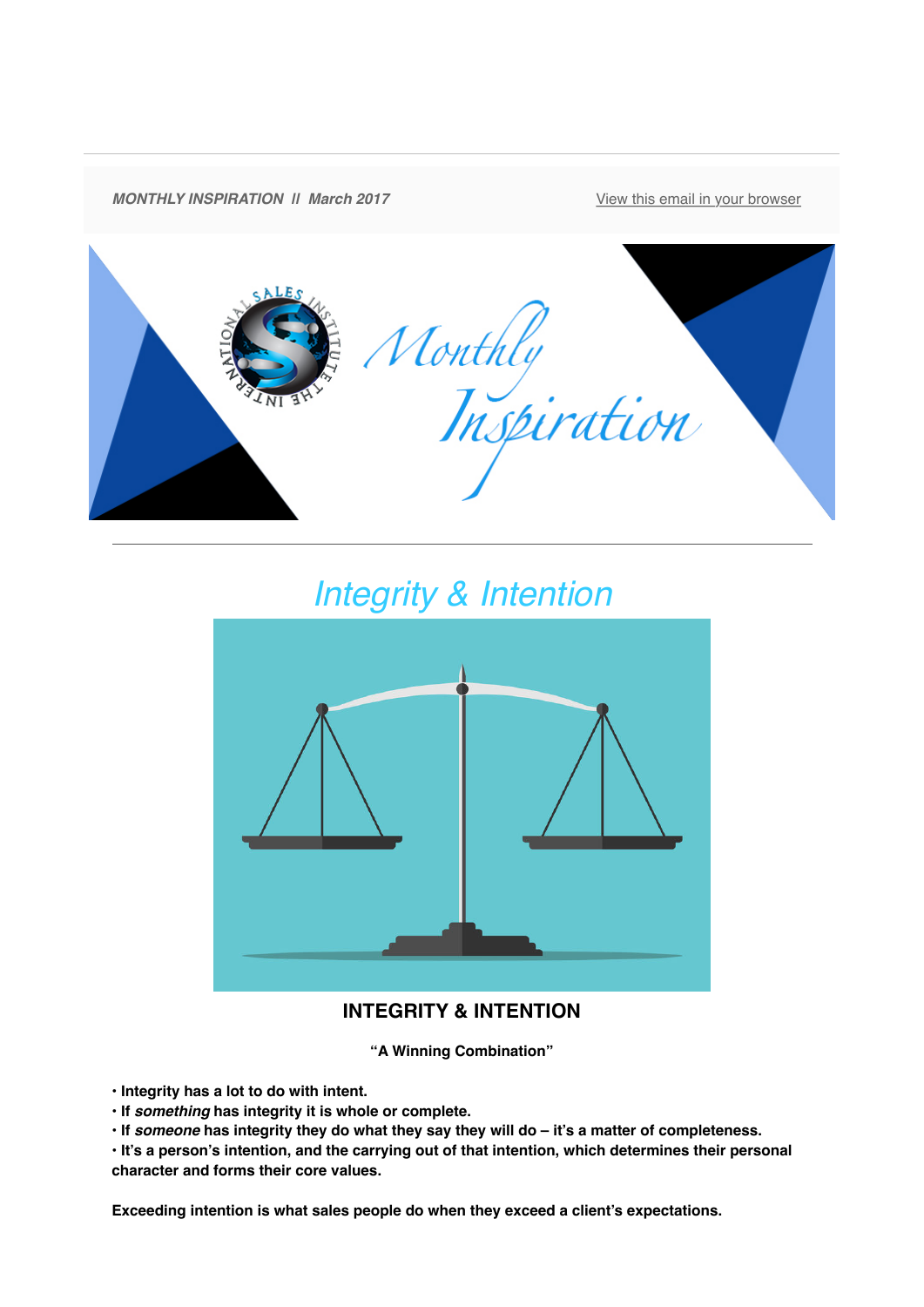**Ask yourself, "What can I do over & above what I have to do, to make this relationship extraordinary?"**

**One of the things that people find inspirational is when someone tells them the truth and has a high level of integrity. It's a precious and valuable commodity.** To have integrity, is very simple. It's a matter of **keeping your agreements – with yourself and with others. (This isn't always easy – think of the last new years resolution you made!)** The more integrity you have the more trust you have. **If you have trust, you develop good relationships. As we all know, "THE RELATIONSHIP IS MORE IMPORTANT THAN THE SALE".**

**Developing good relationships is what TISI is all about.** In the context of being in the sales profession, things will work for you if you have integrity and your intention is honourable. There are few things more comfortable than dealing with someone who you know will tell you the truth. **Being clear and certain about your intentions makes you a formidable force in the sales arena. This is about setting goals and moving forward powerfully and vigorously.** 

When you make an agreement with another and that agreement is broken, you lose all the valuable trust you have built up over a period of time. **Your word is your bond – it's all you have – it gives you credibility, authority and reliability. Keeping even little agreements like being on time, or calling someone when you said you would make a huge difference to how you're perceived as a Sales Professional.** If you do these very small steps, **the quality of your life will change dramatically. The more you keep your agreements the easier your life becomes, and the more you are able to build quality relationships.**

**Be clear on your agreements.** Make sure you are understood and that you understand others. If you don't understand, **ask for clarity**. **Sometimes sticking with your personal core values can be a challenge** when it appears others are doing everything they can to "de-rail" you. It's easy to justify vindictive or vengeful actions when you've been hurt or lied to. **The real challenge is to gather your personal core values around you and maintain your integrity – with humility and grace – and continue to move forward with pride, dignity and self respect in your work.** In a sales context this can prove particularly challenging. We have an article in our library called *Integrity*.

 So, from today onwards, be clear on your intentions. Make agreements you can keep, and then keep them. Communicate at the earliest possible opportunity if you need to break or change an agreement.

So when you start this new month of opportunity, take a moment to think about all the kind deeds you have done and will continue to do because **in modern day selling, the** [relationship is more important that the sale](http://theinternationalsalesinstitute.us11.list-manage.com/track/click?u=933b80e7a2e18bb216f31e81e&id=bb5973e8b1&e=9f87e78b41)**.** *"What makes you amazing is what you gave away and not what you sold"*. As human beings we find ourselves caught up in the day to day systems and processes of living often forgetting that the **simple things around us are mostly free.** 

This week, as you go about your life, **remember to fill up on the wonderful "free" things you've done for others, and that they've done for you.** You will run smoothly and for a long time with this type of fuel. Have a fantastic month.

We'd be delighted if you sent this amazing information on to your friends & colleagues. One person at a time? Use the "Forward" link in the social media links section below. Multiple people? (Recommended) Use the email forward button.